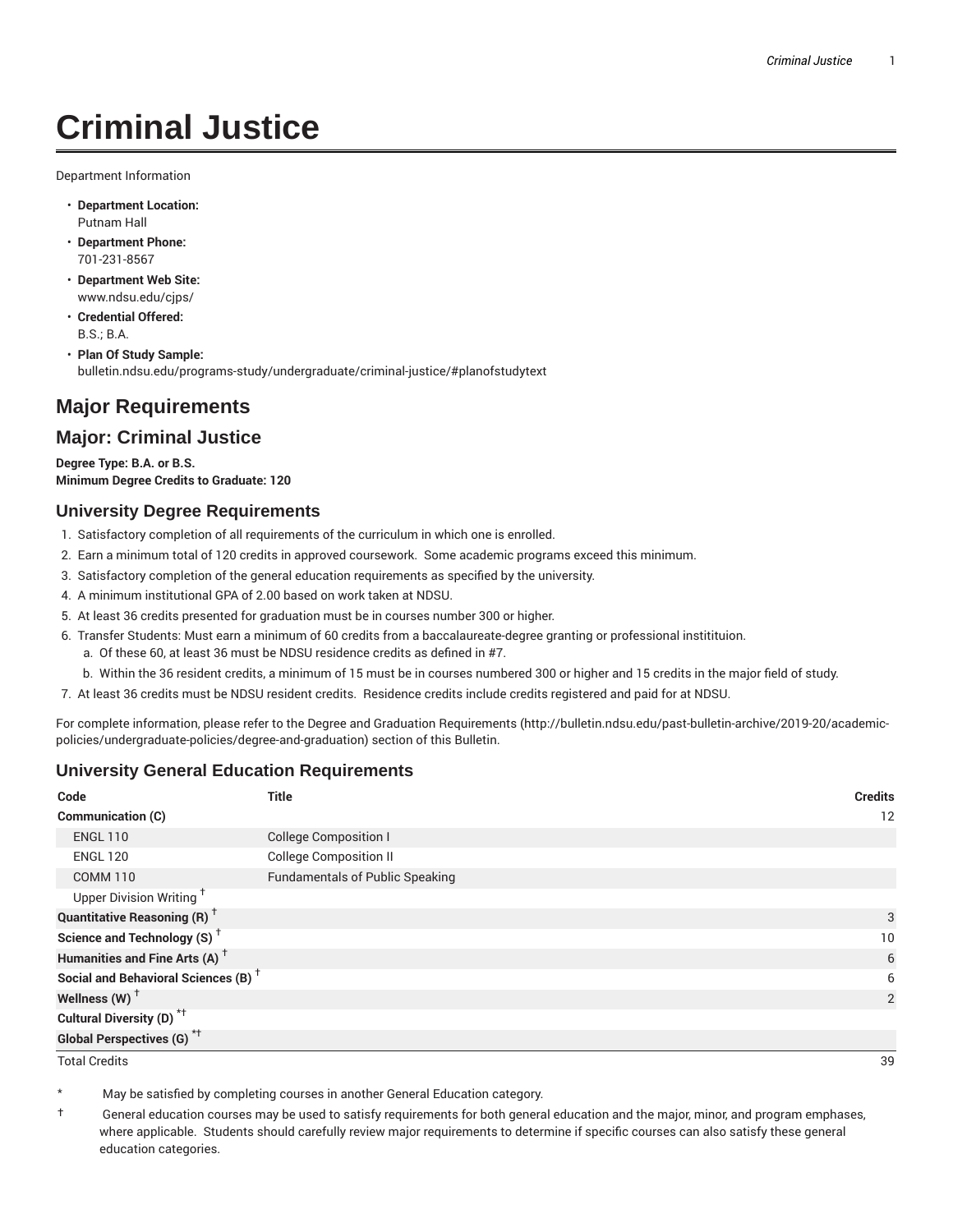• A list of university approved general education courses and administrative policies are available here (http://bulletin.ndsu.edu/past-bulletinarchive/2019-20/academic-policies/undergraduate-policies/general-education/#genedcoursestext).

## **Arts, Humanities, and Social Sciences**

#### **Degree Requirements**

**Bachelor of Science (B.S.) Degree –** The completion of a minor program of study, a second major, or a second degree is required.

**Bachelor of Arts (B.A.) Degree –** Second year language proficiency at college level required.

#### **Arts, Humanities and Social Sciences College Requirements**

An additional 9 credits are required by the College of Arts, Humanities and Social Sciences for all Bachelor of Science and Bachelor of Arts degree programs of study, except the Bachelor of Fine Arts degree, the Bachelor of Music degree, the Bachelor of Science in Architecture degree, and the Bachelor of Science degree with a major in Environmental Design:

| Code                                  | Title                                                                            |                                                                                                                                                                                                                                                                                | <b>Credits</b> |
|---------------------------------------|----------------------------------------------------------------------------------|--------------------------------------------------------------------------------------------------------------------------------------------------------------------------------------------------------------------------------------------------------------------------------|----------------|
| <b>AH&amp;SS College Requirements</b> |                                                                                  |                                                                                                                                                                                                                                                                                |                |
|                                       | listed for each area. A course with the WGS prefix can only be used in one area. | Courses used to satisfy any general education requirement cannot be used to also count toward the AH&SS College Requirements. A<br>minimum of three credits is required in each of the 3 following areas for a total of 9 credits. Choose only those courses with the prefixes |                |
| <b>Area One: Humanities</b>           |                                                                                  |                                                                                                                                                                                                                                                                                | 3              |
|                                       | ARB, ENGL, FREN, GERM, HIST, HUM, PHIL, RELS, SPAN, or WGS                       |                                                                                                                                                                                                                                                                                |                |
| <b>Area Two: Social Sciences</b>      |                                                                                  |                                                                                                                                                                                                                                                                                | 3              |
|                                       | ANTH. CJ. COMM. EMGT. POLS. SOC. or WGS.                                         |                                                                                                                                                                                                                                                                                |                |
| <b>Area Three: Fine Arts</b>          |                                                                                  |                                                                                                                                                                                                                                                                                | 3              |
|                                       | ARCH, ART, ENVD, LA, MUSC, or THEA                                               |                                                                                                                                                                                                                                                                                |                |
| <b>Total Credits</b>                  |                                                                                  |                                                                                                                                                                                                                                                                                | 9              |

#### **Major Requirements**

| Code                                                              | <b>Title</b>                                                                                           | <b>Credits</b> |
|-------------------------------------------------------------------|--------------------------------------------------------------------------------------------------------|----------------|
| CJ 201                                                            | Introduction to Criminal Justice                                                                       | 3              |
| CJ 210                                                            | Introduction to Policing                                                                               | 3              |
| CJ 230                                                            | Criminology                                                                                            | 3              |
| <b>CJ 270</b>                                                     | Introduction to Corrections                                                                            | 3              |
| CJ 325                                                            | <b>Applied Research Methods</b>                                                                        | 4              |
| or POLS 325                                                       | <b>Applied Research Methods</b>                                                                        |                |
| CJ 330                                                            | <b>Criminal Law and Procedure</b>                                                                      | 3              |
| or POLS 431                                                       | <b>Constitutional Law-Criminal Justice</b>                                                             |                |
| CJ 406                                                            | Crime and Delinguency                                                                                  | 3              |
| <b>CJ 407</b>                                                     | <b>Deviant Behavior</b>                                                                                | 3              |
| CJ 460                                                            | <b>Criminal Court System</b>                                                                           | 3              |
| CJ 461                                                            | Corrections                                                                                            | 3              |
| or CJ 410                                                         | Police & Society                                                                                       |                |
| CJ 465                                                            | Women and Minorities in Criminal Justice                                                               | 3              |
| CJ 489                                                            | Senior Capstone in Criminal Justice                                                                    | $\mathbf{1}$   |
| Criminal Justice Elective: Select 3 additional CJ prefix credits. |                                                                                                        |                |
|                                                                   | Using CJ 494 or CJ 496 to fulfill these electives requires permission from the department chairperson. |                |
| Additional requirements:                                          |                                                                                                        |                |
| <b>ANTH 111</b>                                                   | Introduction to Anthropology (May satisfy general education category B and D)                          | 3              |
| <b>POLS 230</b>                                                   | <b>Judicial Process</b>                                                                                | 3              |
| <b>PSYC 111</b>                                                   | Introduction to Psychology (May satisfy general education category B)                                  | 3              |
| SOC 110                                                           | Introduction to Sociology (May satisfy general education category B)                                   | 3              |
| <b>STAT 330</b>                                                   | Introductory Statistics (May satisfy general education category R)                                     | 3              |
| <b>Total Credits</b>                                              |                                                                                                        | 53             |